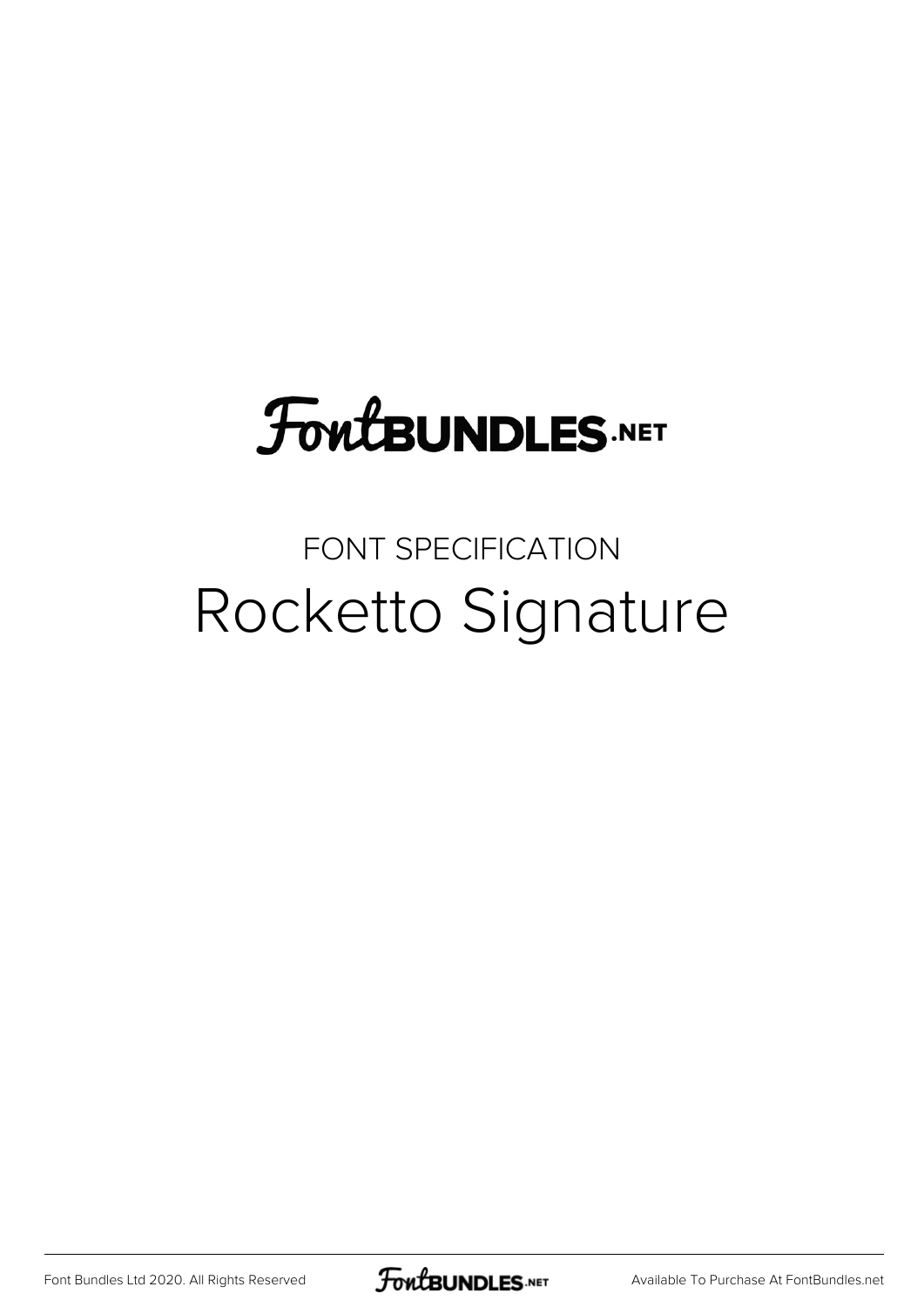## Rocketto - Bold

**Uppercase Characters** 

ABCDEFGHIJKIMNOPQRST

UVUXUZ

Lowercase Characters

abcdefghijklmnopgrstuvwxyz

**Numbers** 

0123456789

Punctuation and Symbols

 $1 * # 8 % &2 * 1 * + ... = * * *$  $>$   $2$   $\left($   $\right)$   $=$   $\left($   $\right)$  $f \neq$ 

 $\lambda$ 

All Other Glyphs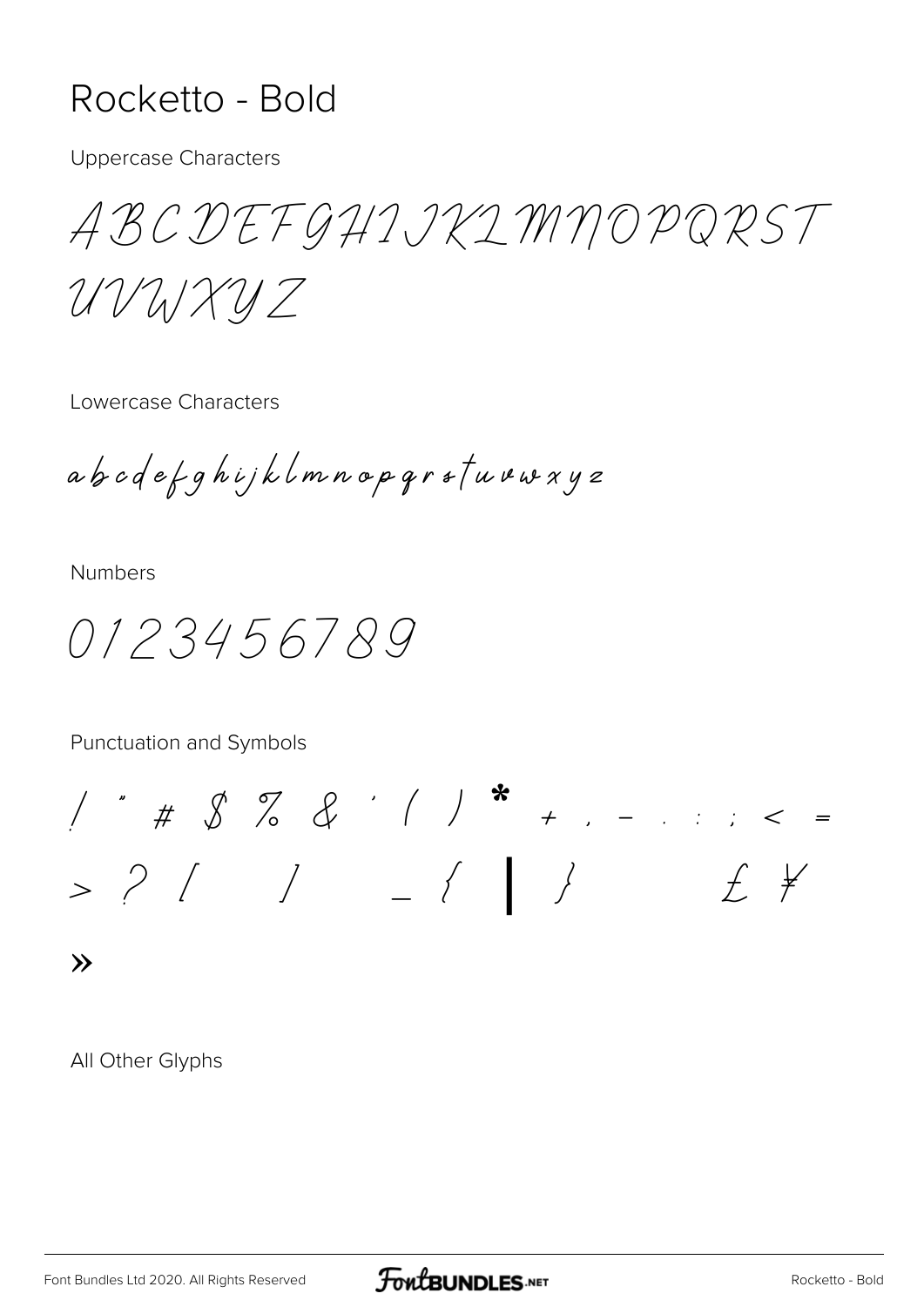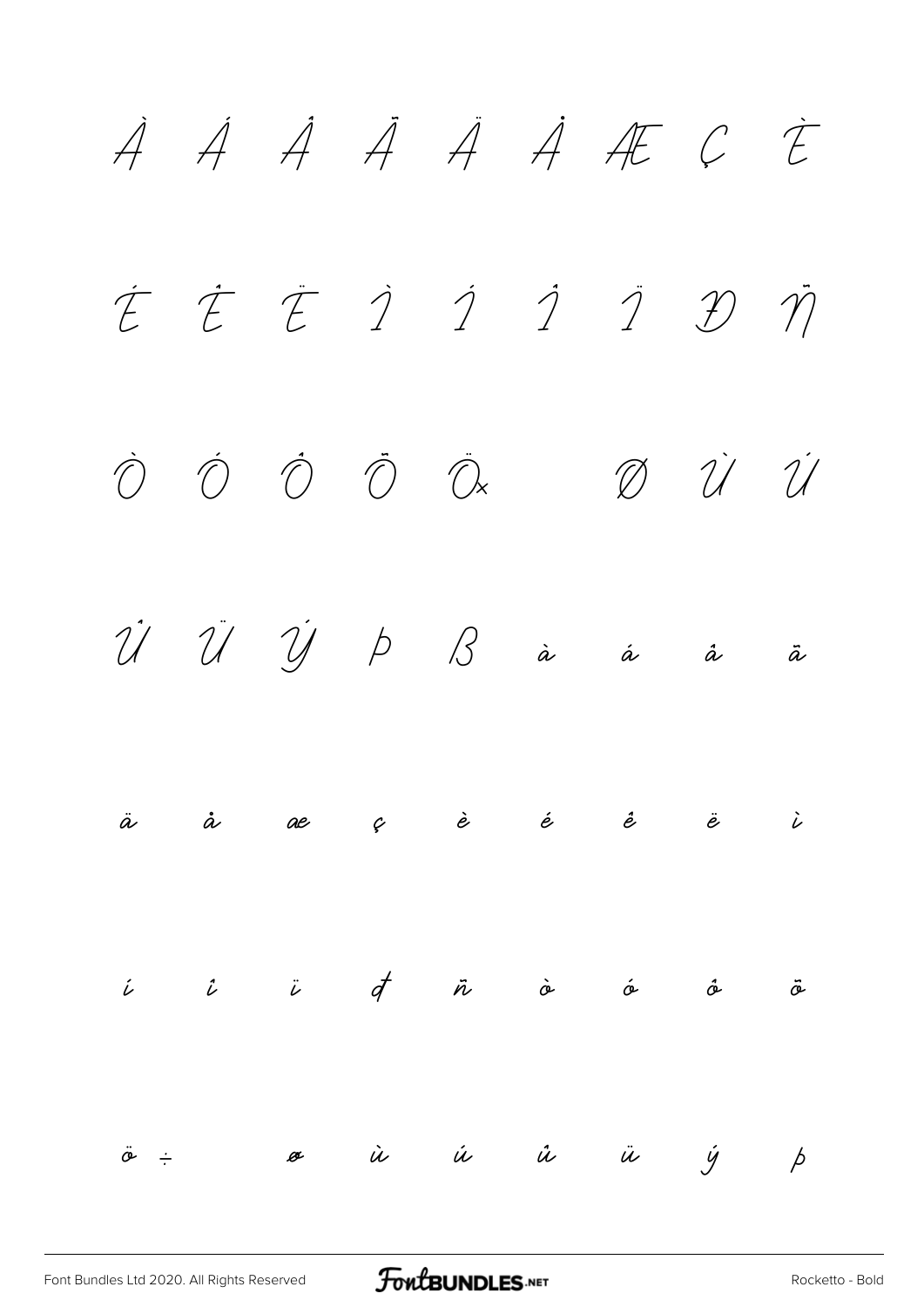

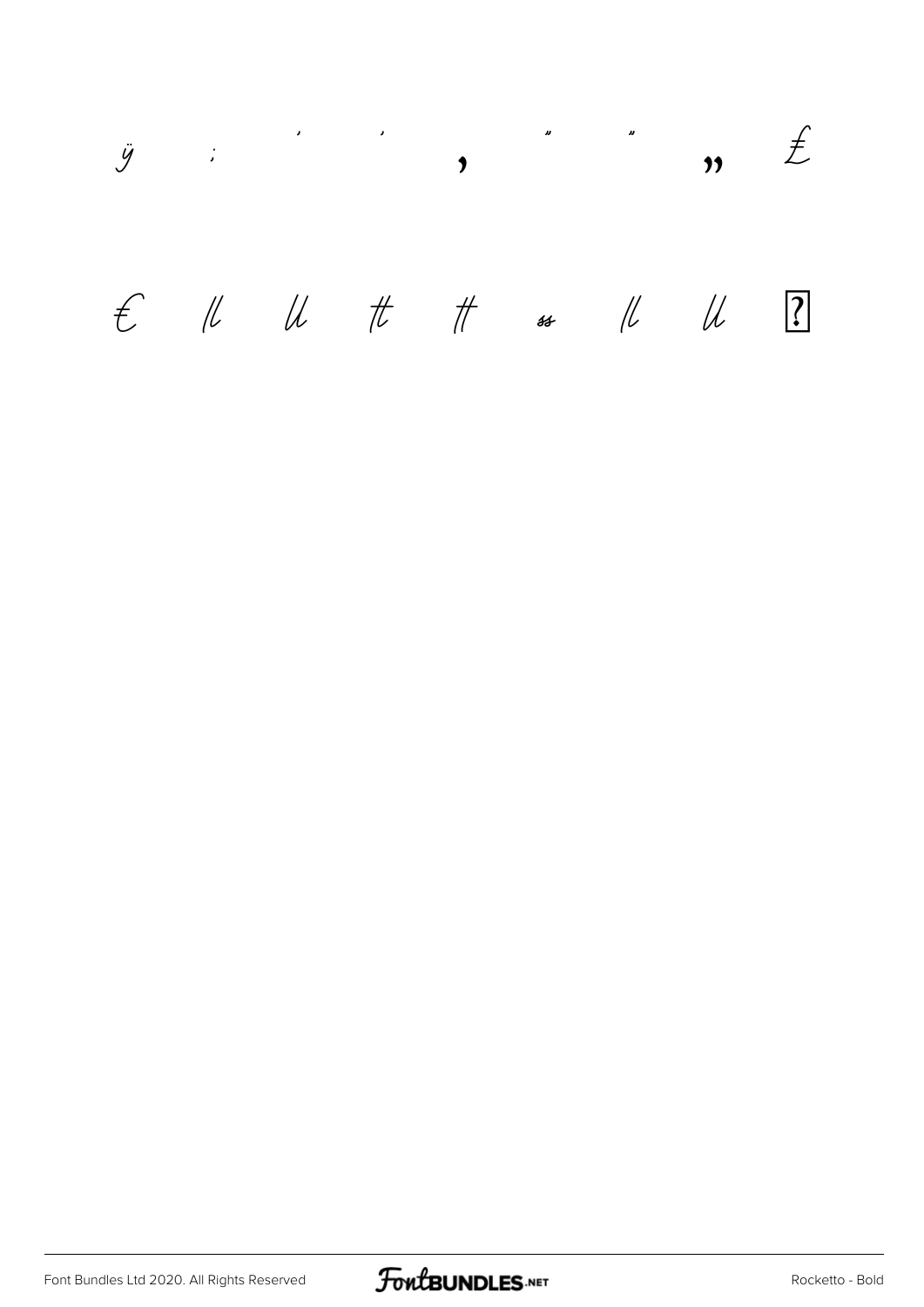## Rocketto - Regular

**Uppercase Characters** 

ABCDEFGHIJKIMNOPQRST

UVUXUZ

Lowercase Characters

abcdefghijklmnopgrstuvwxyz

**Numbers** 

0123456789

Punctuation and Symbols

 $1'$  " # \$ % & ' ( ) \* + , - . . ; < =  $>$   $?$   $/$   $/$   $\{$   $\}$  $f \neq$ 

 $\lambda$ 

All Other Glyphs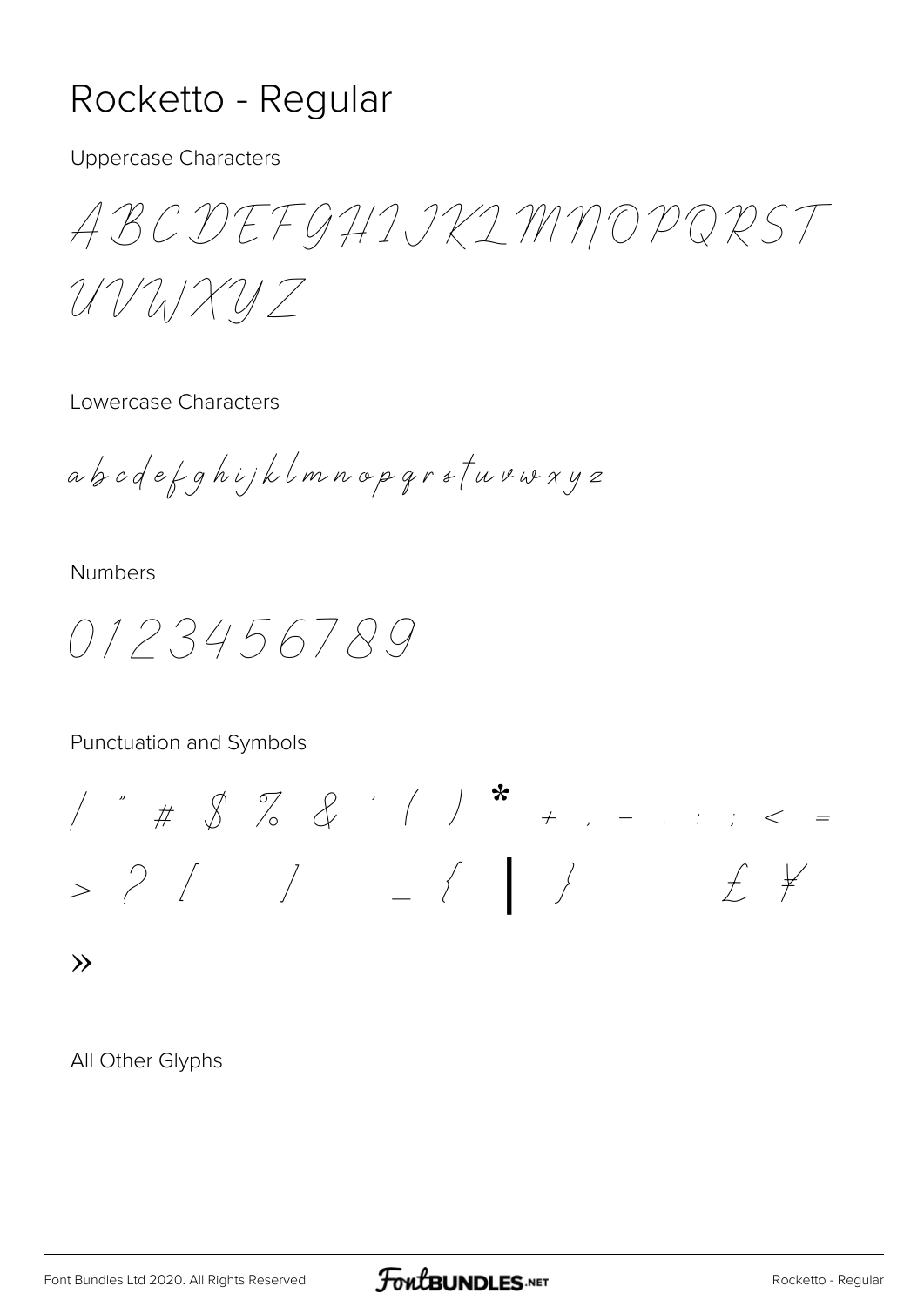